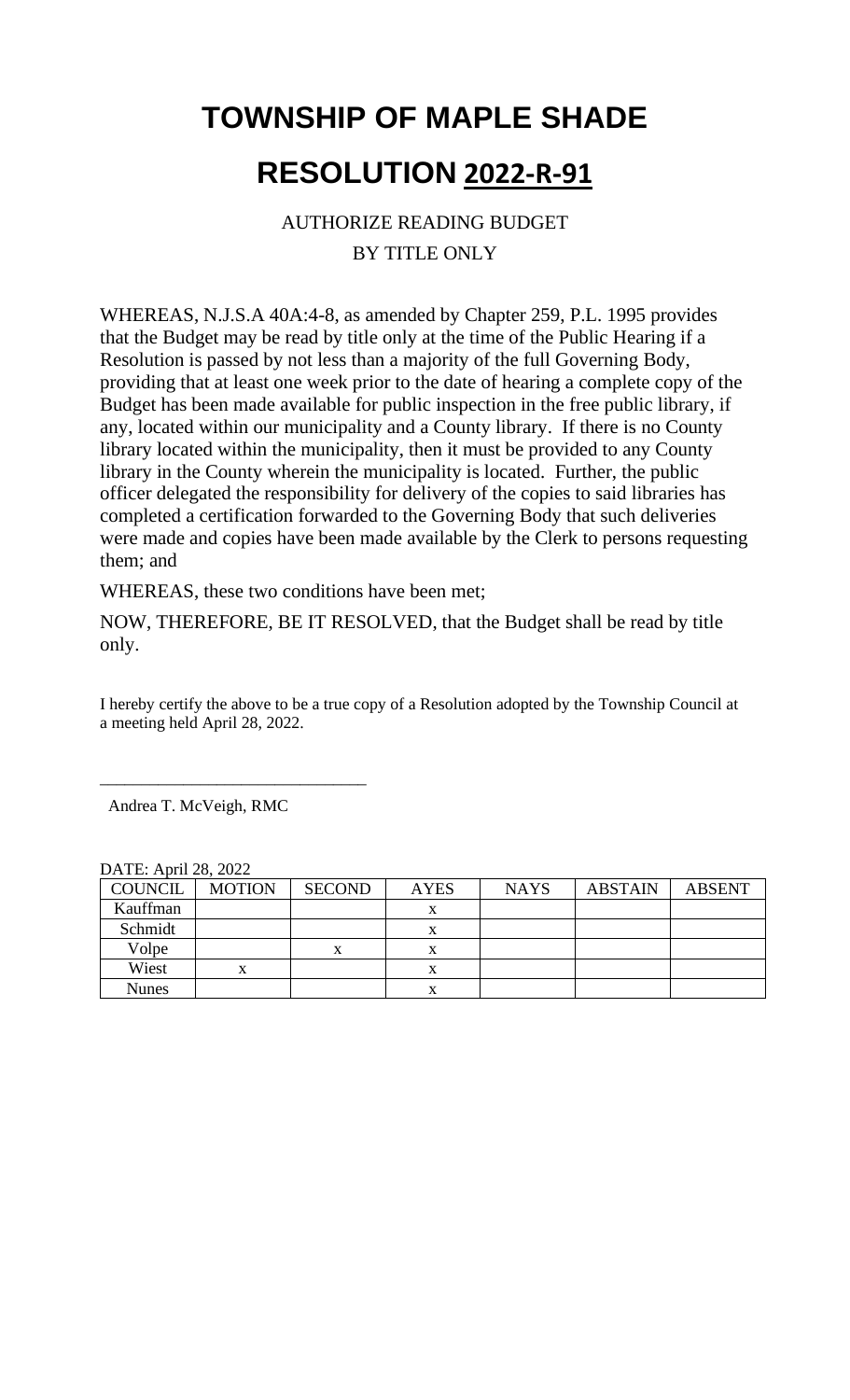#### **AUTHORIZE LOCAL EXAMINATION**

WHEREAS, N.J.S.A. 40A:78b has authorized the Local Finance Board to adopt rules that permit municipalities in sound fiscal condition to assume the responsibility, normally granted to the Director of the Division of Local Government Services, of conducting the annual budget examination; and

WHEREAS, N.J.A.C. 5:30-7 was adopted by the Local Finance Board on February 11, 1997; and

WHEREAS, pursuant to N.J.A.C. 5:30-7.2 thru 7.5 the Township of Maple Shade has been declared eligible to participate in the program by the Division of Local Government Services, and the Chief Financial Officer has determined that the Township meets the necessary conditions to participate in the program for the 2022 budget year, so now therefor

BE IT RESOLVED, by the Township Council of the Township of Maple Shade that in accordance with N.J.A.C. 5:30-7.6a & b and based upon the Chief Financial Officers certification, the governing body has found the budget has met the following requirements:

- 1. That with reference to the following items, the amount have been calculated pursuant to law and appropriated as such in the budget:
	- a. Payment of interest and debt redemption charges
	- b. Deferred charges and statutory expenditures
	- c. Cash deficit of preceding year
	- d. Reserve of uncollected taxes
	- e. Other reserves and non-disbursement items
	- f. Any inclusions of amounts required for school purposes
- 2. That the provisions relating to limitation on increases of appropriations pursuant to N.J.S.A 40A:4-45.2 and appropriations for exceptions to limits on appropriations found at 40A:4-45.3 et seq. are fully met (Complies with the "CAP" law.)
- 3. That the budget is in such form, arrangement, and content as required by the Local Budget Law and N.J.A.C. 5:30-4 and 5:30-5.
- 4. That pursuant to the Local Budget Law:
	- a. All estimates of revenue are reasonable, accurate, and correctly stated,
	- b. Items of appropriation are properly set forth,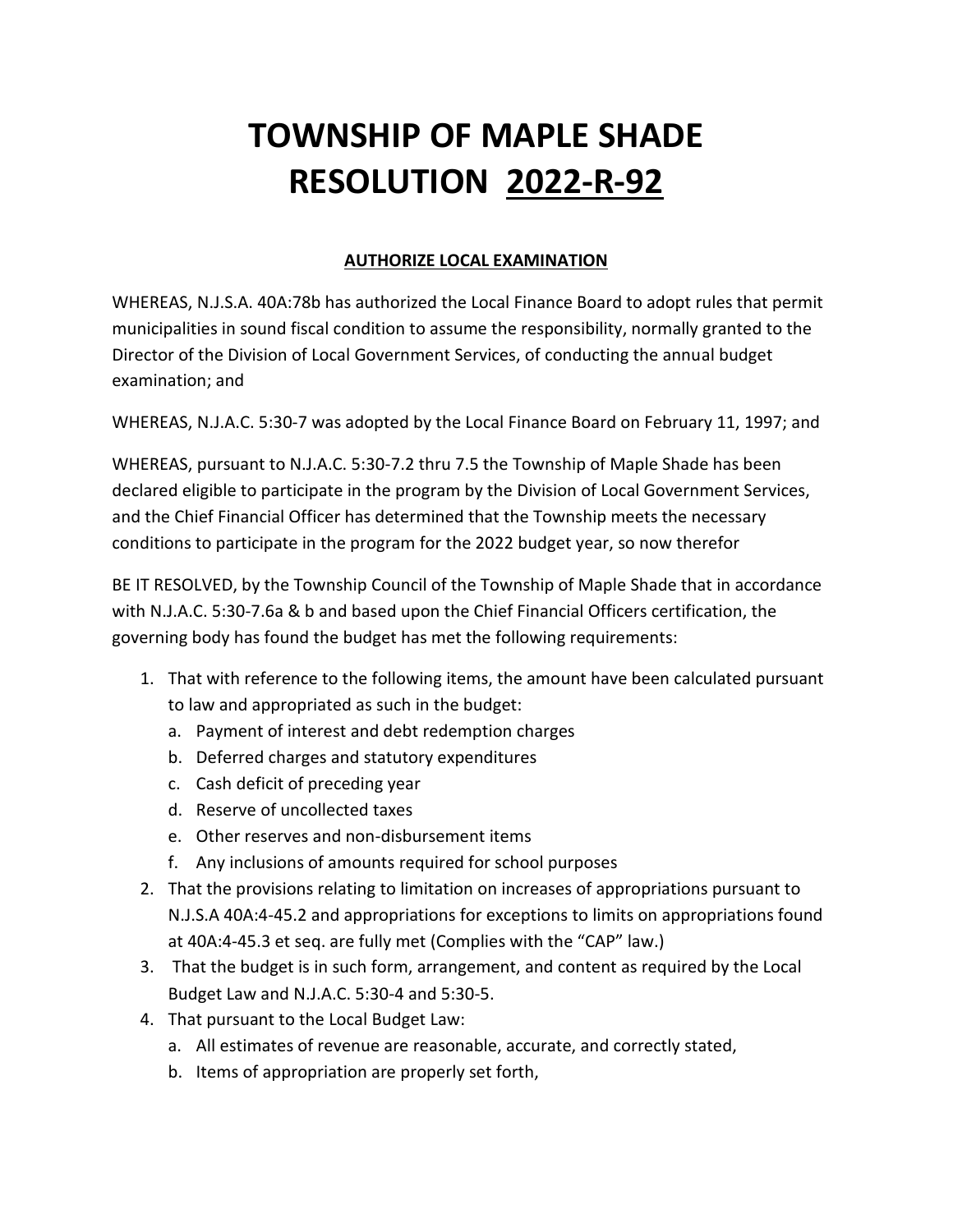- c. In itemization, form, arrangement, and content the budget will permit the exercise of the comptroller function within the municipality.
- 5. The budget and associated amendments have been introduced, publicly advertised, and in accordance with the relevant provisions of the Local Budget Law, except that failure to meet the deadlines of N.J.S.A. 40A:4-5 shall not prevent such certification.

#### **CERTIFICATION**

I hereby certify the foregoing to be a true copy of a Resolution adopted by the Maple Shade Township Council at a meeting held on April 28, 2022.

Andrea T. McVeigh, Township Clerk

 $\overline{\phantom{a}}$  , which is the set of the set of the set of the set of the set of the set of the set of the set of the set of the set of the set of the set of the set of the set of the set of the set of the set of the set of

DATE: April 28, 2022

| <b>COUNCIL</b> | <b>MOTION</b> | <b>SECOND</b> | <b>AYES</b> | <b>NAYS</b> | <b>ABSTAIN</b> | <b>ABSENT</b> |
|----------------|---------------|---------------|-------------|-------------|----------------|---------------|
| Kauffman       |               |               | л           |             |                |               |
| Schmidt        |               |               | х           |             |                |               |
| Volpe          | x             |               | л           |             |                |               |
| Wiest          |               |               | x           |             |                |               |
| <b>Nunes</b>   |               |               | x           |             |                |               |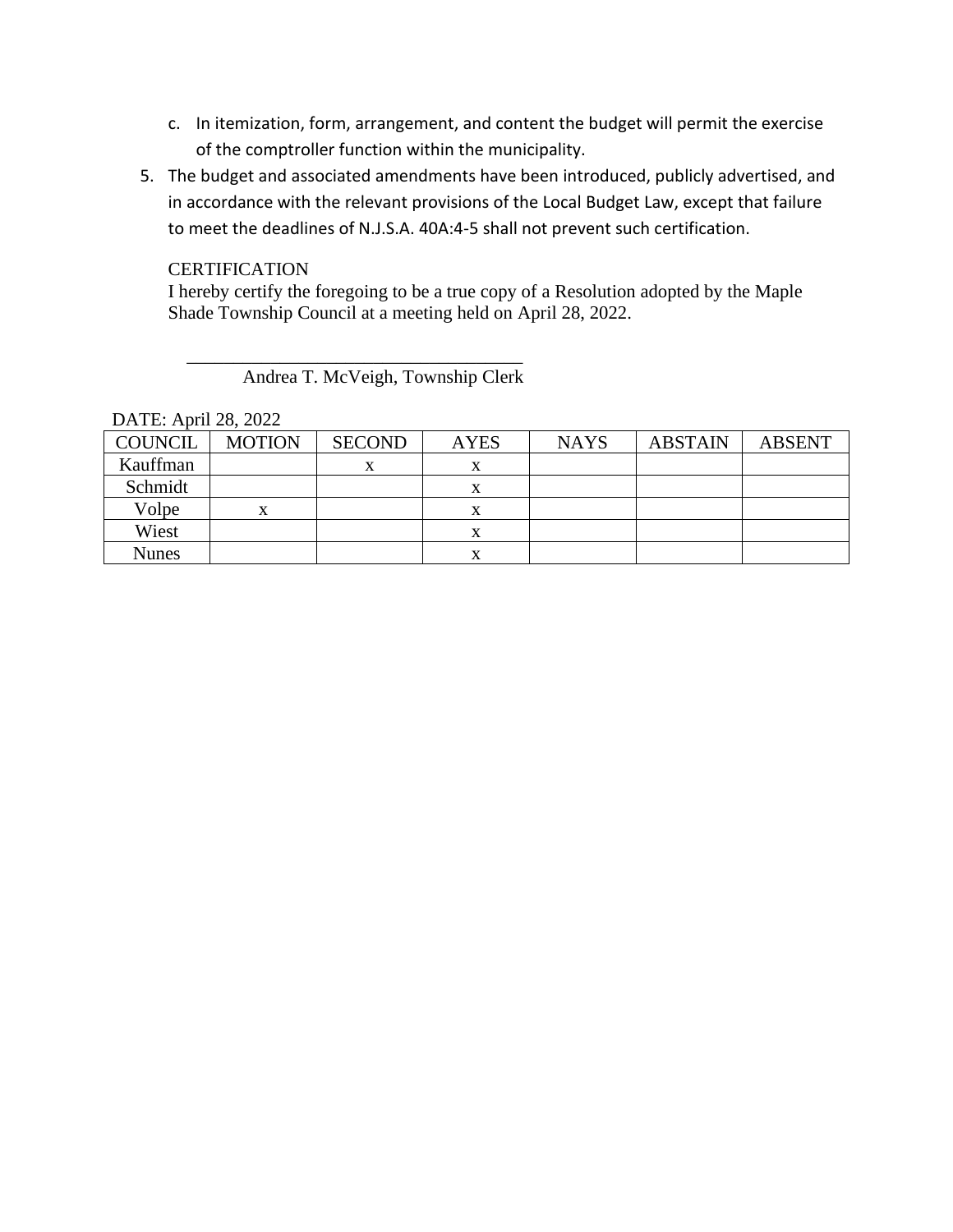### **APPROVING A TEMPORARY VARIOUS STREET CLOSURE AND AUTHORIZE USE OF FIELD FOR 2022 MAPLE SHADE YOUTH FOOTBALL ASSOCIATION CARNIVAL AND BEER GARDEN**

**WHEREAS**, Pamela Chamberlain, Secretary of Maple Shade Youth Football Association, on behalf of the Association, by way of a written request and submitting a Facilities Use Agreement to the Township Manager on April  $20<sup>th</sup>$ ,  $2022$ , has requested permission to close certain streets, to hold the 2022 Football Carnival, June  $28<sup>th</sup>$ , 2022 to July  $2<sup>nd</sup>$ , 2022 during the hours of 5:00 p.m. to 10:30 p.m. on John F. Kennedy "ACES" Field; and

**WHEREAS**, the Youth Football Association is also requesting permission to operate a Beer Garden during the event on the John F. Kennedy "ACES" Field on Thursday June 30<sup>th</sup> and Friday July 1<sup>st</sup> from 6:30pm to 9:30pm; and

**WHEREAS**, the Maple Shade Police Chief has had the opportunity to review the Maple Shade Youth Football Organizations request and proposal for operations and security of the proposed Beer Garden and is in agreement with the proposed; and

**WHEREAS**, the streets to be closed are as follows:

East Broadway Avenue from North Maple Avenue to North Fellowship Road North Fellowship Road from East Broadway Avenue to East Linwood Avenue;

and

**WHEREAS**, the Association requests the use of the John F. Kennedy "Aces" Field from June 19th, 2022 to July  $5<sup>th</sup>$ , 2022 to include set up and clean up dates, and

**WHEREAS**, the Township Council desires to act favorably with respect to this request; and

**NOW, THEREFORE, BE IT RESOLVED** by the Township Council of the Township of Maple Shade in the County of Burlington and State of New Jersey, as follows:

- 1. That the aforementioned request is approved and authorized subject to MYSF's a) timely application for and approval of all necessary permits for the Beer Garden and b) compliance with all State regulations and local requirements for operation of the Beer Garden. The Maple Shade Youth Football Association will be responsible for securing any and all necessary permits/licenses/approvals from the appropriate County and State Agencies as they relate to the Amusements and Beer Garden.
- 2. That all public safety organizations are directed to be advised.
- 3. The Maple Shade Youth Football Association shall pay for any Overtime/Off-Duty costs of the Maple Shade Police Department associated with the proper operation of the Beer Garden on Thursday June  $30th$ , 2022 and Friday July  $1<sup>st</sup>$ , 2022.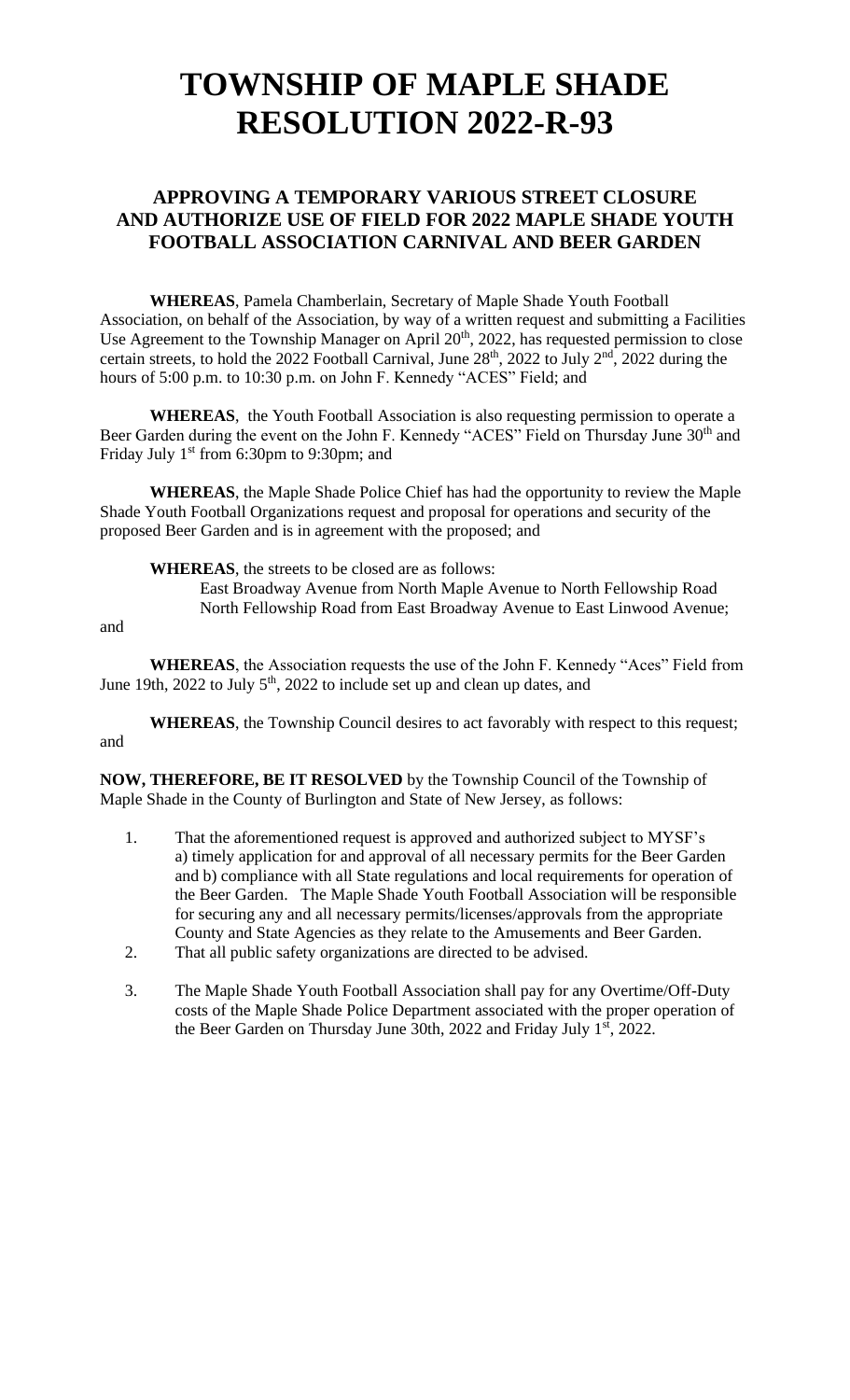I do hereby certify the foregoing to be a true copy of a Resolution adopted by the Township Council of the Township of Maple Shade, in the County of Burlington and State of New Jersey, at a meeting held on April  $28<sup>th</sup>$ , 2022.

 $\text{DATF: April } 28^{\text{th}}$ , 2022

Andrea T. McVeigh, Township Clerk

| DAIL, APIII $\angle 0$ , $\angle 0$ |               |               |             |             |                |               |
|-------------------------------------|---------------|---------------|-------------|-------------|----------------|---------------|
| <b>COUNCIL</b>                      | <b>MOTION</b> | <b>SECOND</b> | <b>AYES</b> | <b>NAYS</b> | <b>ABSTAIN</b> | <b>ABSENT</b> |
| Kauffman                            |               |               | x           |             |                |               |
| Schmidt                             |               |               | x           |             |                |               |
| Volpe                               | X             |               | л           |             |                |               |
| Wiest                               |               |               |             |             |                |               |
| <b>Nunes</b>                        |               |               | x           |             |                |               |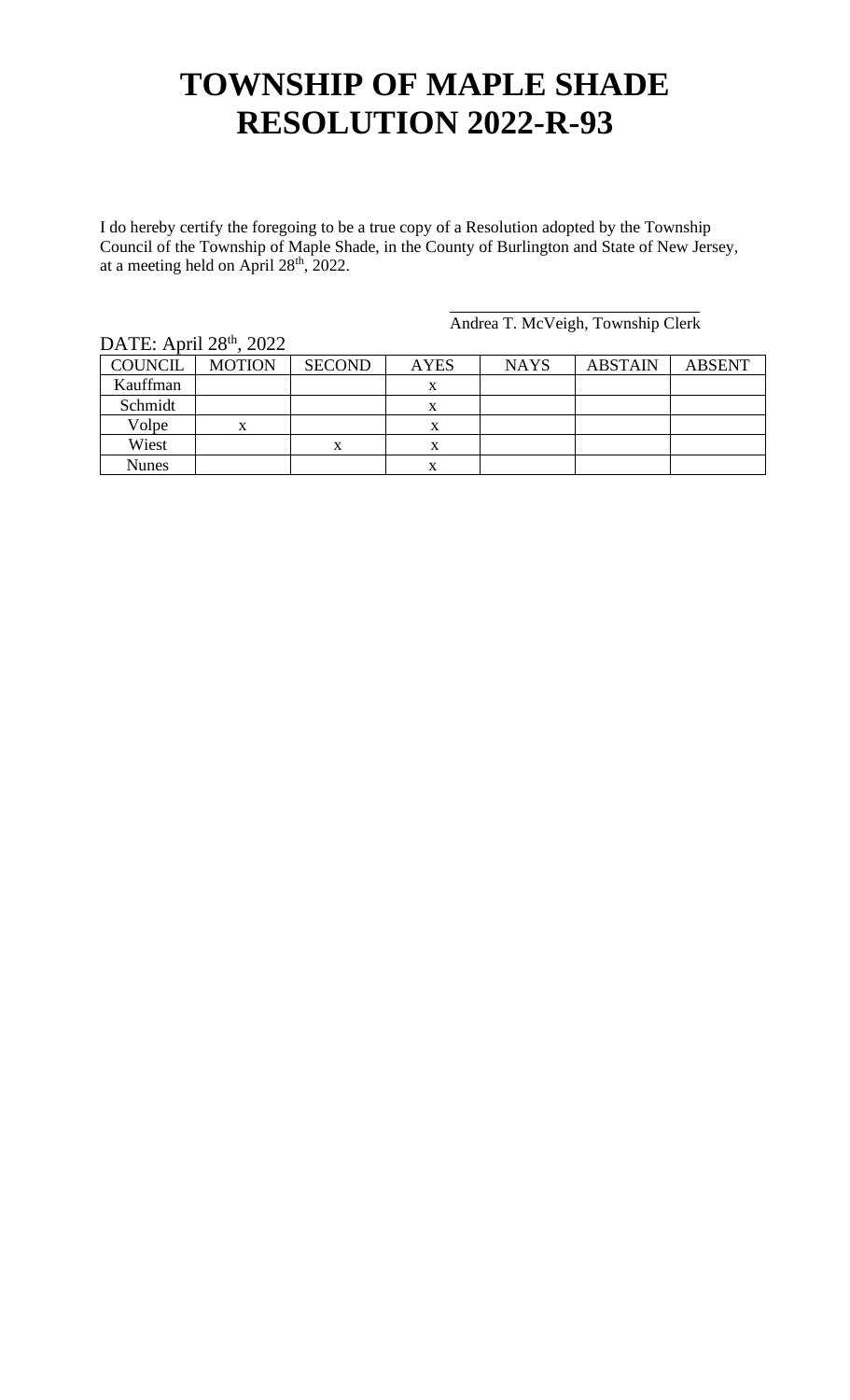#### **AMEND RESOLUTION 2022-R-67 TO AUTHORIZE THE USE OF THE MUNICIPAL LOT AND TEMPORARY STREET CLOSURE FOR THE 2022 FOOD TRUCK FESTIVAL AND TO AUTHORIZE THE USE OF THE MAIN STREET GAZEBO ON MONDAY JUNE 27TH, 2022**

**WHEREAS**, Main Street Maple Shade requested of Council the authorization to utilize the municipal parking lot between North Forklanding Road and North Lippincott Avenue adjacent to Brubaker Lane (the "Acme Lot") on June 27<sup>th</sup>, 2022 for a Food Truck Festival from 5:00pm and 8:30pm; and

**WHEREAS**, after further planning and discussions regarding the event, Main Street Maple Shade would like to now include a Craft and Vendor Event at the Gazebo on Main Street and Wallace Avenues to coincide with the Food Truck Festival; and

**WHEREAS**, the original request did not include the use of Gazebo Park, nor did it include adequate time for set-up and break-down of the event; and

WHEREAS, Resolution 2022-R-67 did not include the request for Gazebo Park or the extended period of time for the closure of the municipal parking lot; and

**WHEREAS**, the Township Council endorses the efforts of the organization and encourage the community to support these events.

**NOW, THEREFORE, BE IT RESOLVED** by the Township Council of the Township of Maple Shade in the County of Burlington and State of New Jersey, amends Resolution 2022-R-67 as follows:

- 1. Main Street Maple Shade is hereby authorized to hold a Food Truck Festival on Monday June  $27<sup>th</sup>$ , 2022 from 5:00pm to 8:30pm in the municipal parking lot located between North Forklanding Road and North Lippincott Avenue adjacent to Brubaker Lane (the "Acme Lot"); and
- 2. The above municipal parking lot (the "Acme Lot") shall be closed to vehicles from 12:01am to 11:59pm on Monday June  $27<sup>th</sup>$ , 2022; and
- 3. Main Street Maple Shade is also hereby authorized to hold a Craft and Vendor Event at the Gazebo on Main Street and Wallace Avenues from 5:00pm to 8:30pm on Monday June  $27<sup>th</sup>$ , 2022 from 5:00pm to 8:30pm; and
- 4. Wallace Avenue shall be closed to traffic from 5:00pm to 8:30pm on the day of the event; and
- 5. Main Street Maple Shade shall be responsible for the total cost of the overtime/off duty pay for the five (5) Maple Shade Police officers as determined by the Chief of Police.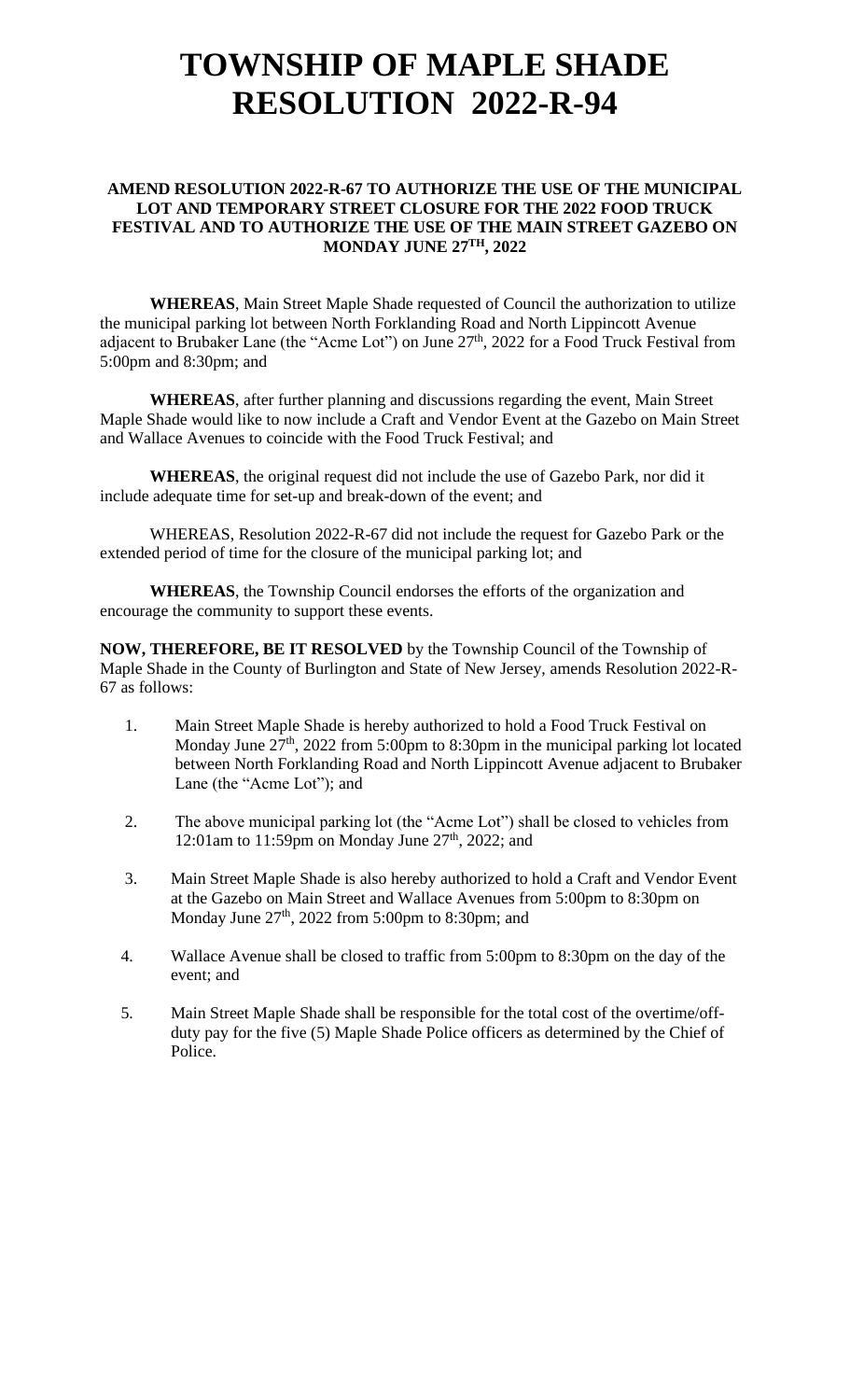I do hereby certify the foregoing to be a true copy of a Resolution adopted by the Township Council of the Township of Maple Shade, in the County of Burlington and State of New Jersey, at a meeting held on April  $28<sup>th</sup>$ , 2022.

Andrea T. McVeigh, Township Clerk

| DAIL, APIII $\angle 0$ , $\angle 0/2$ |               |                   |             |             |                |               |
|---------------------------------------|---------------|-------------------|-------------|-------------|----------------|---------------|
| <b>COUNCIL</b>                        | <b>MOTION</b> | <b>SECOND</b>     | <b>AYES</b> | <b>NAYS</b> | <b>ABSTAIN</b> | <b>ABSENT</b> |
| Kauffman                              |               |                   |             |             |                |               |
| Schmidt                               |               |                   |             |             |                |               |
| Volpe                                 | X             |                   |             |             |                |               |
| Wiest                                 |               | $\mathbf{v}$<br>л | л           |             |                |               |
| <b>Nunes</b>                          |               |                   |             |             |                |               |

#### DATE: April 28<sup>th</sup>, 2022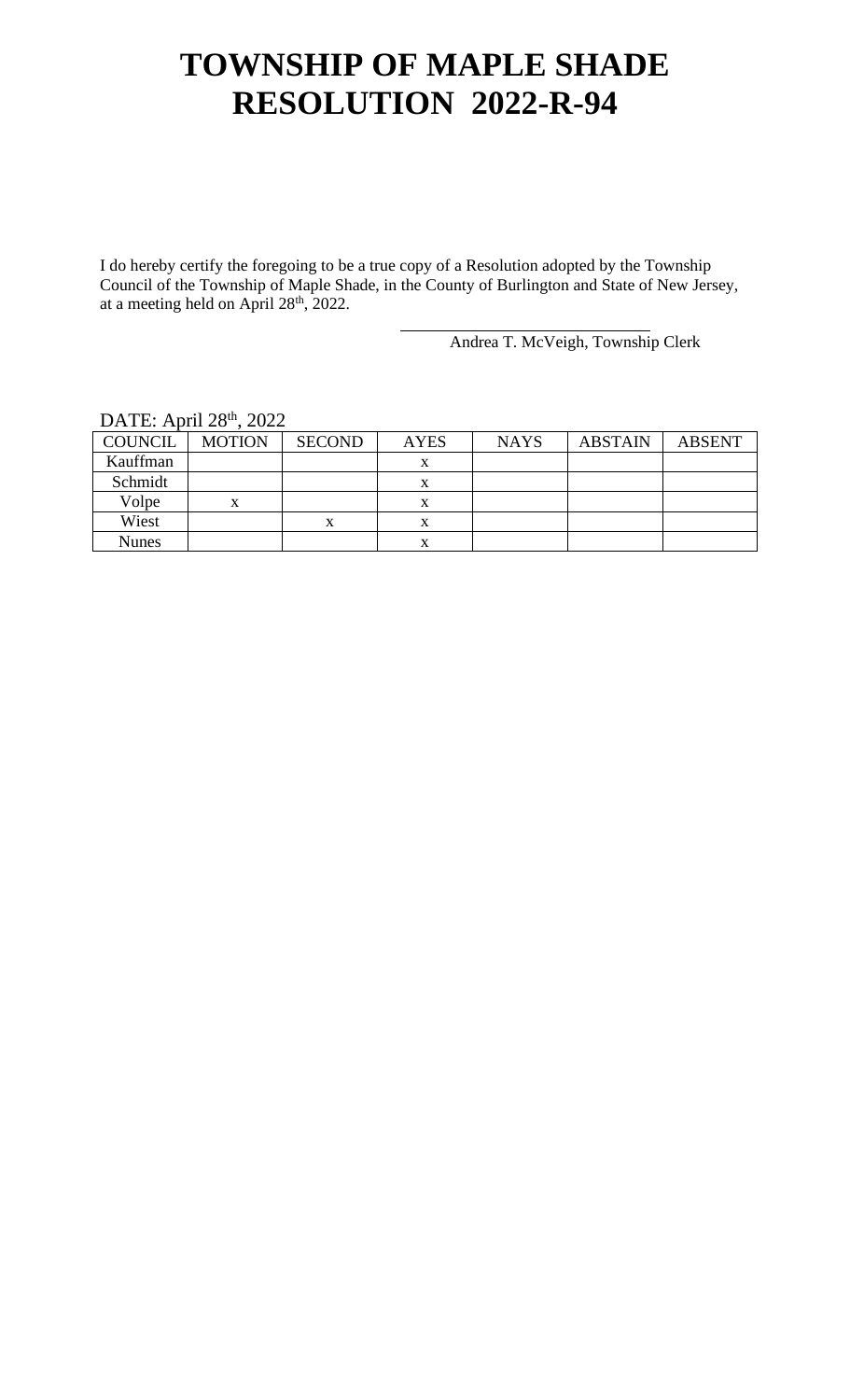#### **RESOLUTION OF THE TOWNSHIP OF MAPLE SHADE AUTHORIZING THE PURCHASE OF A 2022-GEM e4 ELECTRIC VEHICLE WITH ACCESSORIES THROUGH A NJ STATE APPROVED CO-OP (SOURCEWELL PURCHASE CONTRACT #122220-PSI) FOR AN AMOUNT NOT TO EXCEED \$24,466.24**

**WHEREAS***,* the Township of Maple Shade may by resolution and without advertising for bids in accordance with N.J.S.A. 40A:11-11 of the Local Public Contracts Law, purchase goods and/or services under the New Jersey State Approved Co-op, Sourcewell ; and

**WHEREAS**, the Township of Maple Shade wishes to purchase a 2022-GEM e4 Electric Vehicle with accessories for the Maple Shade Police Department Community Policing Unit; and

**WHEREAS,** Eastern Lift Truck Company, Inc, Dealer for Polaris, 2372 West Blvd., Vineland NJ 08361 has been awarded Sourcewell Purchase Contract #122220-PSI; and

**WHEREAS,** the total purchase is in the amount of \$24,466.24; and

**WHEREAS**, the Chief Financial Officer, as required by N.J.A.C. 5:30-5.3 (b), has certified that there are sufficient funds available for the purpose of said purchase in an amount not to exceed \$24,466.24 and to be charged from account C-04-215-20-006-005 in which said certification is attached hereto and made a part hereof.

**NOW, THEREFORE, BE IT RESOLVED** by the Township Council of the Township of Maple Shade, County of Burlington, that the Council hereby authorizes and approves the purchase of a 2022-GEM e4 Electric Vehicle with accessories Eastern Lift Truck Company, Inc, Dealer for Polaris, 2372 West Blvd., Vineland NJ 08361 Sourcewell Purchase Contract #122220-PSI in an amount not to exceed \$24,466.24.

**BE IT FURTHER RESOLVED** that the appropriate Township Officials are hereby authorized to execute any and all documents to effectuate said purchase.

**BE IT FURTHER RESOLVED** that this Resolution shall take effect immediately upon adoption.

**CERTIFICATION**